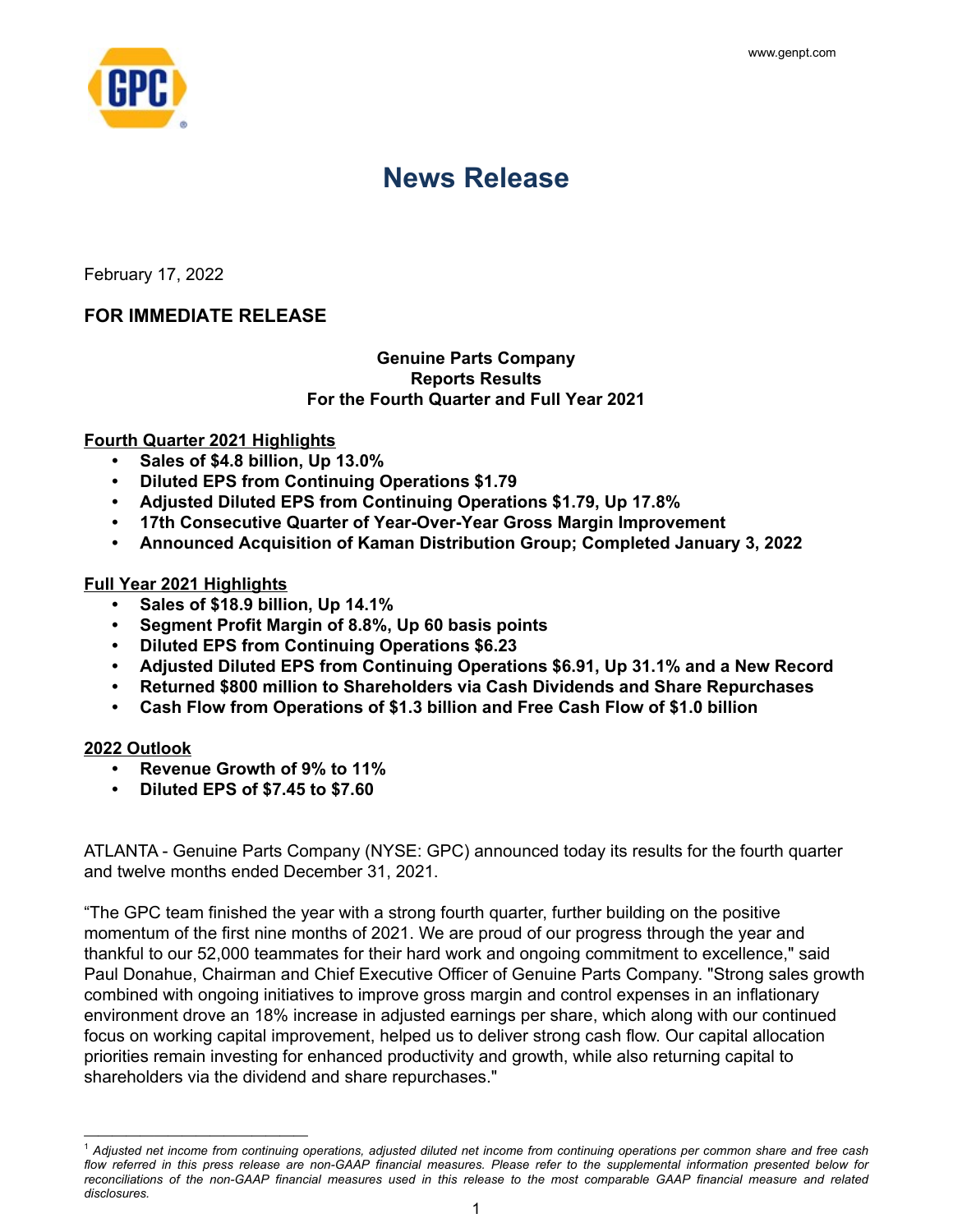# **Fourth Quarter 2021 Results**

Sales were \$4.8 billion, a 13.0% increase compared to \$4.3 billion in the same period of the prior year. The improvement is attributable to an 11.3% increase in comparable sales and a 1.9% benefit from acquisitions, partially offset by a slightly unfavorable impact of foreign currency and other.

Net income from continuing operations was \$256.0 million, or a diluted earnings per share of \$1.79. This compares to net income from continuing operations of \$171.6 million, or \$1.18 per diluted share in the prior year period. The Company's adjusted net income from continuing operations was \$256.2 million, an increase of 16.0% as compared to \$221.0 million a year ago. On a per share diluted basis, adjusted net income from continuing operations was \$1.79, an increase of 17.8% compared to \$1.52 per diluted share last year<sup>1</sup>.

# **Fourth Quarter 2021 Segment Highlights**

# Automotive Parts Group

Sales for the Automotive Group were \$3.2 billion in the fourth quarter, up 13.1% from 2020 and representing 66% of total Company revenues. The improvement was due to a 10.6% global increase in comparable sales and a 2.8% benefit from acquisitions, net of a slightly unfavorable impact of foreign currency and other. Segment profit of \$265.8 million was up 10.7% and the profit margin was 8.3% compared to 8.5% in the same period of 2020.

# Industrial Parts Group

Sales for the Industrial Parts Group were \$1.6 billion, up 12.8% from 2020 and representing 34% of total Company revenues. The improvement reflects a 12.5% increase in comparable sales and a 0.3% favorable impact from foreign currency. Segment profit of \$153.8 million was up 15.3% and the profit margin was 9.5% compared to 9.3% in 2020, up 20 basis points.

"The double digit sales and earnings growth for the Automotive and Industrial businesses is a reflection of strong global demand and the diligent execution of our initiatives to accelerate growth and improve profitability," Mr. Donahue said. "The strength in Automotive was broad-based across our operations, with 13% sales comps in the U.S. and high-single digit sales comps in Canada, Europe and Australasia. Likewise, we had strong growth in both our North American and Australasian Industrial businesses, which drove the third consecutive quarter of double digit comps for this segment."

# **Full Year 2021 Results**

*————————————————*

Sales in 2021 were \$18.9 billion, a 14.1% increase from \$16.5 billion for the same period in 2020. Net income from continuing operations for the twelve months was \$898.8 million, or \$6.23 per diluted share. The Company's adjusted net income from continuing operations was \$997.0 million, or \$6.91 per diluted share, an increase of 31.1% compared to \$5.27 per diluted share last year<sup>1</sup>.

# **Balance Sheet Cash Flow and Capital Allocation**

The Company generated cash flow from continuing operations of \$1.3 billion in 2021, and free cash flow was \$1.0 billion<sup>1</sup>. The Company used \$506.2 million in cash for investing activities, including \$284.3 million in acquisitions and other investing activities and \$266.1 million for capital expenditures in 2021. Cash used for financing activities in 2021 was \$1.0 billion, with \$799.2 million returned to shareholders, including \$465.6 million in dividends and \$333.6 million in share repurchases.

<sup>1</sup>  *Adjusted net income from continuing operations, adjusted diluted net income from continuing operations per common share and free cash flow referred in this press release are non-GAAP financial measures. Please refer to the supplemental information presented below for reconciliations of the non-GAAP financial measures used in this release to the most comparable GAAP financial measure and related disclosures.*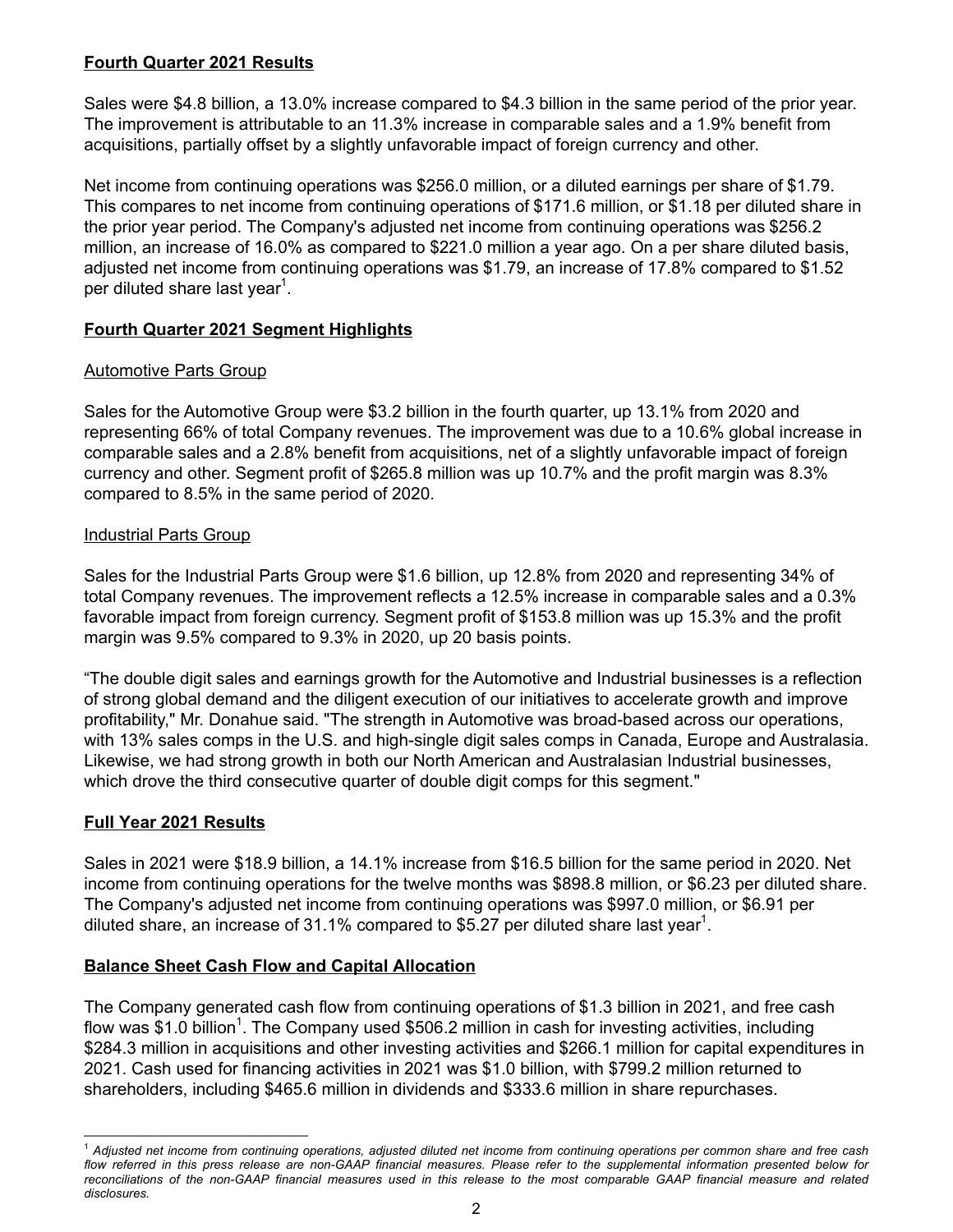The Company ended the quarter and year with \$2.2 billion in total liquidity, consisting of \$1.5 billion availability on the revolving credit facility and \$714.7 million in cash and cash equivalents.

"2021 was an exceptional year for GPC. Following the unprecedented challenges of 2020, our team was focused on advancing the strategic priorities for our global automotive and industrial businesses. With the backdrop of the economic recovery and strong industry fundamentals, we generated doubledigit sales and earnings growth and significantly improved our profit margin, resulting in strong cash flow and further supporting our balance sheet strength and capital allocation priorities," Mr. Donahue said. "Looking ahead, we remain confident in our plans for accelerated growth and profitability as we build on the underlying momentum in our automotive and industrial operations and begin to realize the benefits from our recent industrial acquisition of Kaman Distribution Group."

## **2022 Outlook**

The Company considered its past performance, business trends, current growth plans, strategic initiatives, global economic outlook and the continued uncertainty of COVID-19 and its potential impact on our results, in establishing its full-year 2022 guidance as outlined in the table below. In addition, the Company has accounted for an approximate 2% headwind from foreign currency translation. The Company will update full-year guidance during 2022, as appropriate.

|                                           | Year Ended 12/31/2022          |
|-------------------------------------------|--------------------------------|
| Total sales growth                        | 9% to 11%                      |
| Automotive sales growth                   | 4% to $6\%$                    |
| Industrial sales growth                   | 20% to 22%                     |
| Diluted earnings per share                | \$7.45 to \$7.60               |
| Adjusted diluted earnings per share       | \$7.45 to \$7.60               |
| Effective tax rate                        | Approx. 25%                    |
| Net cash provided by operating activities | \$1.5 billion to \$1.7 billion |
| Free cash flow                            | \$1.2 billion to \$1.4 billion |

## **Non-GAAP Information**

*————————————————*

This release contains certain financial information not derived in accordance with United States ("U.S.") generally accepted accounting principles ("GAAP"). These items include adjusted net income from continuing operations, adjusted diluted net income from continuing operations per common share and free cash flow. The Company believes that the presentation of adjusted net income from continuing operations, adjusted diluted net income from continuing operations per common share and free cash flow, when considered together with the corresponding GAAP financial measures and the reconciliations to those measures, provide meaningful supplemental information to both management and investors that is indicative of the Company's core operations. The Company considers these metrics useful to investors because they provide greater transparency into management's view and assessment of the Company's ongoing operating performance by removing items management believes are not representative of our continuing operations and may distort our longer-term operating trends. We believe these measures are useful and enhance the comparability of our results from period to period and with our competitors, as well as show ongoing results from operations distinct from items that are infrequent or not associated with the Company's core operations. The Company does not, nor does it suggest investors should, consider such non-GAAP financial measures as superior to, in isolation from, or as a substitute for, GAAP financial information. The Company has included a reconciliation of this additional information to the most comparable GAAP measure following the financial statements below.

<sup>1</sup>  *Adjusted net income from continuing operations, adjusted diluted net income from continuing operations per common share and free cash flow referred in this press release are non-GAAP financial measures. Please refer to the supplemental information presented below for reconciliations of the non-GAAP financial measures used in this release to the most comparable GAAP financial measure and related disclosures.*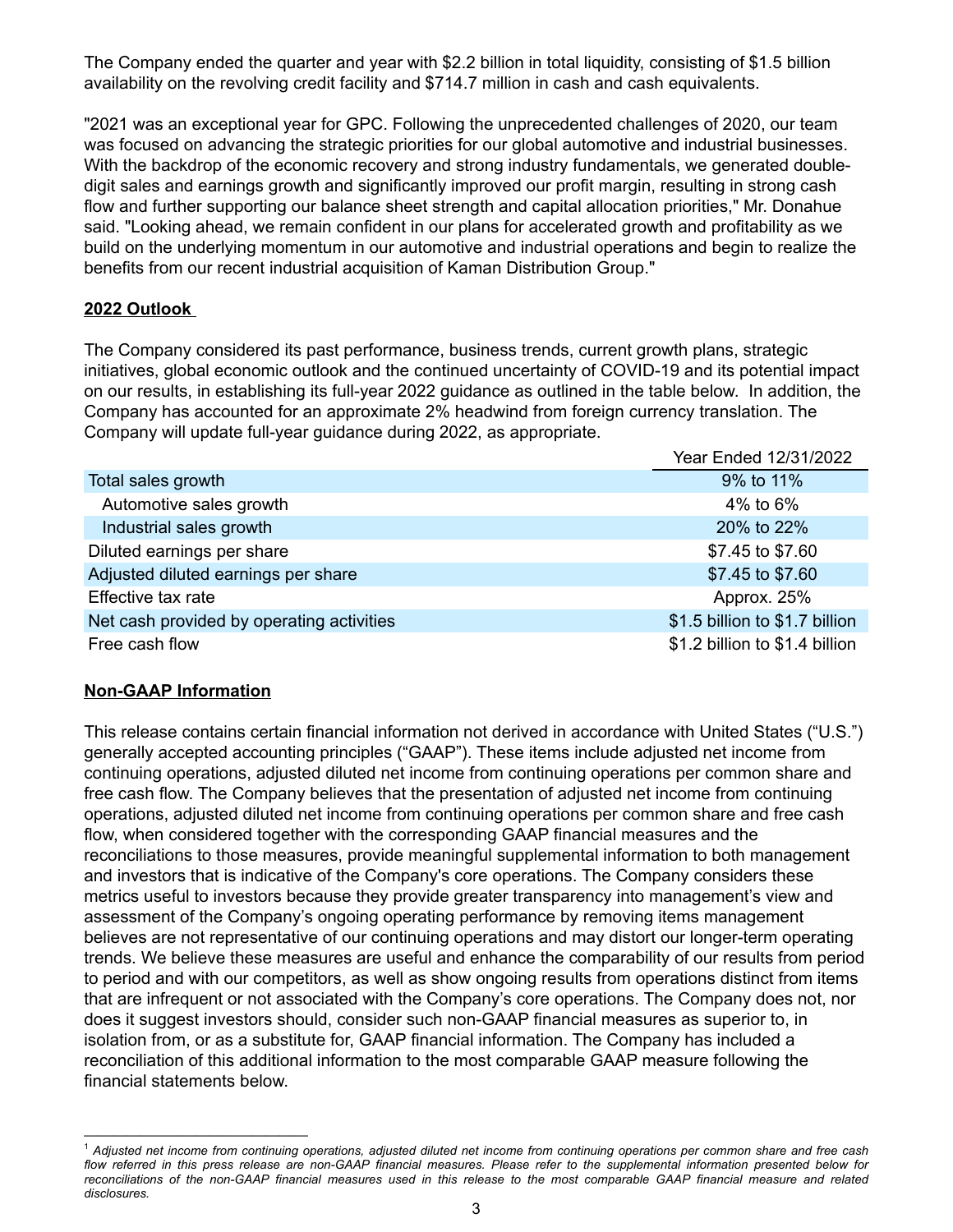# **Comparable Sales**

Comparable sales is a key metric that refers to period-over-period comparisons of our sales excluding the impact of acquisitions, foreign currency and other. The Company considers this metric useful to investors because it provides greater transparency into management's view and assessment of the Company's core ongoing operations. This is a metric that is widely used by analysts, investors and competitors in our industry, although our calculation of the metric may not be comparable to similar measures disclosed by other companies, because not all companies and analysts calculate this metric in the same manner.

# **Conference Call**

Genuine Parts Company will hold a conference call today at 11:00 a.m. Eastern time to discuss the results of the quarter. A supplemental earnings deck will also be available for reference. Interested parties may listen to the call and view the supplemental earnings deck on the Company's investor relations website. The call is also available by dialing 888-317-6003, conference ID 8600891. A replay will also be available on the Company's website or at 877-344-7529 conference ID 6848555, two hours after the completion of the call.

# **About Genuine Parts Company**

Founded in 1928, Genuine Parts Company is a global service organization engaged in the distribution of automotive and industrial replacement parts. The Company's Automotive Parts Group distributes automotive replacement parts in the U.S., Canada, Mexico, Australasia, France, the United Kingdom, Ireland, Germany, Poland, the Netherlands and Belgium. The Company's Industrial Parts Group distributes industrial replacement parts in the U.S., Canada, Mexico and Australasia. In total, the Company serves its global customers from an extensive network of more than 10,000 locations in 15 countries and has approximately 52,000 employees. Further information is available at www.genpt.com.

Investor Contact: Media Contact: Media Contact: Sid Jones (678) 934-5628 Heather Ross (678) 934-5220

Senior Vice President - Investor Relations Senior Director - Strategic Communications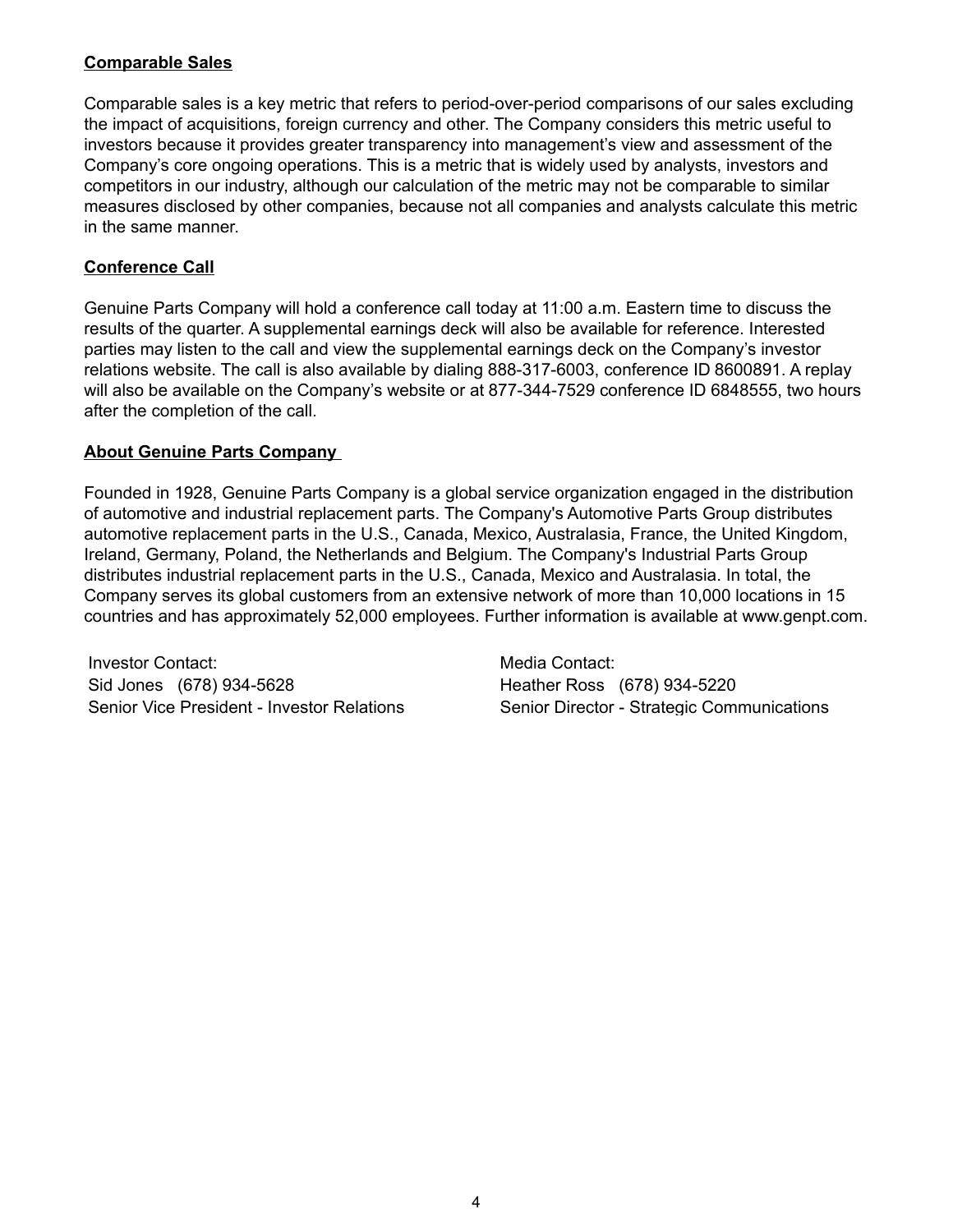## **Forward Looking Statements**

Some statements in this release, as well as in materials the Company files with the Securities and Exchange Commission (SEC), release to the public or make available on the Company's website, constitute forward-looking statements that are subject to the safe harbor provisions of the Private Securities Litigation Reform Act of 1995. All statements in the future tense and all statements accompanied by words such as "expect," "likely," "outlook," "forecast," "preliminary," "would," "could," "should," "position," "will," "project," "intend," "plan," "on track," "anticipate," "to come," "may," "possible," "assume," or similar expressions are intended to identify such forward-looking statements. These forward-looking statements include the Company's view of business and economic trends for the coming year, the Company's ability to execute our strategic priorities and capitalize in light of these business and economic trends, and the established full-year 2022 financial guidance for the Company provided above. Senior officers may also make verbal statements to analysts, investors, the media and others that are forward-looking.

The Company cautions that all forward-looking statements involve risks and uncertainties, and while the Company believes that its expectations for the future are reasonable in view of currently available information, you are cautioned not to place undue reliance on our forward-looking statements. Actual results or events may differ materially from those indicated as a result of various important factors. Such factors may include, among other things, the extent and duration of the disruption to the Company's business operations caused by the global health crisis associated with the COVID-19 pandemic, including the effects on the financial health of the Company's business partners and customers, on supply chains and the Company's suppliers, on vehicle miles driven as well as other metrics that affect the Company's business, and on access to capital and liquidity provided by the financial and capital markets; the Company's ability to maintain compliance with its debt covenants; the Company's ability to successfully integrate acquired businesses into the Company's operations and to realize the anticipated synergies and benefits; the Company's ability to successfully implement its business initiatives in its two business segments; changes in demand for the Company's products; the ability to maintain favorable supplier arrangements and relationships; disruptions in global supply chains and in the operations of the Company's suppliers, including as a result of the impact of COVID-19 on our suppliers and our supply chain; changes in national and international legislation or government regulations or policies, including changes to import tariffs, environmental and social policy, infrastructure programs and privacy legislation, and their impact to the Company and its suppliers and customers; changes in general economic conditions, including unemployment, inflation (including the impact of tariffs) or deflation; changes in tax policies; volatile exchange rates; volatility in oil prices; significant cost increases, such as rising fuel and freight expenses; the Company's ability to successfully attract and retain employees in the current labor market; uncertain credit markets and other macroeconomic conditions; competitive product, service and pricing pressures; failure or weakness in the Company's disclosure controls and procedures and internal controls over financial reporting, including as a result of the work from home environment; the uncertainties and costs of litigation; disruptions caused by a failure or breach of the Company's information systems, as well as other risks and uncertainties discussed in the Company's Annual Report on Form 10-K for 2021 and from time to time in the Company's subsequent filings with the SEC.

Forward-looking statements speak only as of the date they are made, and the Company undertakes no duty to update any forward-looking statements except as required by law. You are advised, however, to review any further disclosures we make on related subjects in our subsequent Forms 10-K, 10-Q, 8-K and other reports filed with the SEC.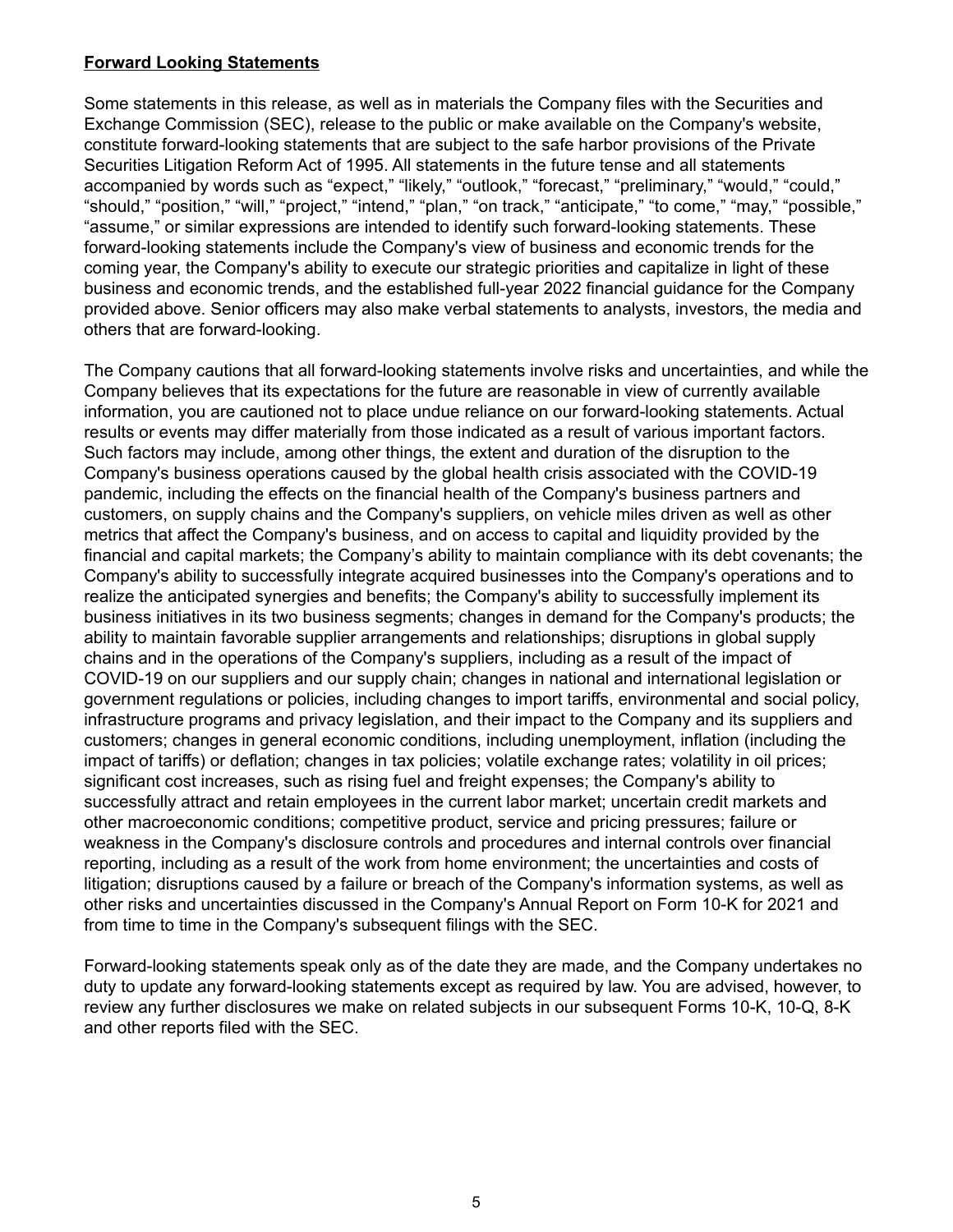#### GENUINE PARTS COMPANY AND SUBSIDIARIES CONSOLIDATED STATEMENTS OF INCOME (LOSS) (UNAUDITED)

|                                                                            |                | <b>Three Months Ended</b><br>December 31, |                           |             |               | <b>Twelve Months Ended</b><br>December 31, |               |              |
|----------------------------------------------------------------------------|----------------|-------------------------------------------|---------------------------|-------------|---------------|--------------------------------------------|---------------|--------------|
| (in thousands, except per share data)                                      |                | 2021                                      |                           | 2020        |               | 2021                                       |               | 2020         |
| Net sales                                                                  |                | \$4,803,209                               |                           | \$4,251,594 |               | \$18,870,510                               |               | \$16,537,433 |
| Cost of goods sold                                                         |                | 3,109,760                                 |                           | 2,803,484   |               | 12,236,374                                 |               | 10,882,592   |
| Gross profit                                                               |                | 1,693,449                                 |                           | 1,448,110   |               | 6,634,136                                  |               | 5,654,841    |
| Operating expenses:                                                        |                |                                           |                           |             |               |                                            |               |              |
| Selling, administrative and other expenses                                 |                | 1,279,265                                 |                           | 1,132,297   |               | 5,162,506                                  |               | 4,386,739    |
| Depreciation and amortization                                              |                | 72,594                                    |                           | 69,758      |               | 290,971                                    |               | 272,842      |
| Provision for doubtful accounts                                            |                | 3,509                                     |                           | 125         |               | 17,739                                     |               | 23,577       |
| Restructuring costs                                                        |                |                                           |                           | 11,010      |               |                                            |               | 50,019       |
| Goodwill impairment charge                                                 |                |                                           |                           |             |               |                                            |               | 506,721      |
| Total operating expenses                                                   |                | 1,355,368                                 |                           | 1,213,190   |               | 5,471,216                                  |               | 5,239,898    |
| Non-operating (income) expenses :                                          |                |                                           |                           |             |               |                                            |               |              |
| Interest expense, net                                                      |                | 14,297                                    |                           | 21,083      |               | 62,150                                     |               | 91,048       |
| Other                                                                      |                | (22, 122)                                 |                           | (11, 709)   |               | (99, 576)                                  |               | (55, 473)    |
| Total non-operating (income) expenses                                      |                | (7, 825)                                  |                           | 9,374       |               | (37, 426)                                  |               | 35,575       |
| Income before income taxes                                                 |                | 345,906                                   |                           | 225,546     |               | 1,200,346                                  |               | 379,368      |
| Income taxes                                                               |                | 89,907                                    |                           | 53,914      |               | 301,556                                    |               | 215,973      |
| Net income from continuing operations                                      |                | 255,999                                   |                           | 171,632     |               | 898,790                                    |               | 163,395      |
| Net loss from discontinued operations                                      |                |                                           |                           | (428)       |               |                                            |               | (192, 497)   |
| Net income (loss)                                                          | $\frac{1}{2}$  | 255,999                                   | $\boldsymbol{\mathsf{S}}$ | 171,204     | $\frac{1}{2}$ | 898,790                                    | $\frac{1}{2}$ | (29, 102)    |
| Dividends declared per common share                                        | \$             | 0.815                                     | \$                        | 0.790       | \$            | 3.260                                      | \$            | 3.160        |
| Basic earnings (loss) per share:                                           |                |                                           |                           |             |               |                                            |               |              |
| Continuing operations                                                      | \$             | 1.80                                      | \$                        | 1.19        | \$            | 6.27                                       | \$            | 1.13         |
| <b>Discontinued operations</b>                                             |                |                                           |                           |             |               |                                            |               | (1.33)       |
| Basic earnings (loss) per share                                            | \$             | 1.80                                      | \$                        | 1.19        | \$            | 6.27                                       | -\$           | (0.20)       |
| Diluted earnings (loss) per share:                                         |                |                                           |                           |             |               |                                            |               |              |
| Continuing operations                                                      | \$             | 1.79                                      | \$                        | 1.18        | \$            | 6.23                                       | \$            | 1.13         |
| <b>Discontinued operations</b>                                             |                |                                           |                           |             |               |                                            |               | (1.33)       |
| Diluted earnings (loss) per share                                          | $\mathfrak{L}$ | 1.79                                      | \$                        | 1.18        | \$            | 6.23                                       | \$            | (0.20)       |
|                                                                            |                |                                           |                           |             |               |                                            |               |              |
| Weighted average common shares outstanding                                 |                | 142,275                                   |                           | 144,313     |               | 143,435                                    |               | 144,474      |
| Dilutive effect of stock options and non-vested restricted<br>stock awards |                | 778                                       |                           | 847         |               | 786                                        |               | 641          |
| Weighted average common shares outstanding -<br>assuming dilution          |                | 143,053                                   |                           | 145,160     |               | 144,221                                    |               | 145,115      |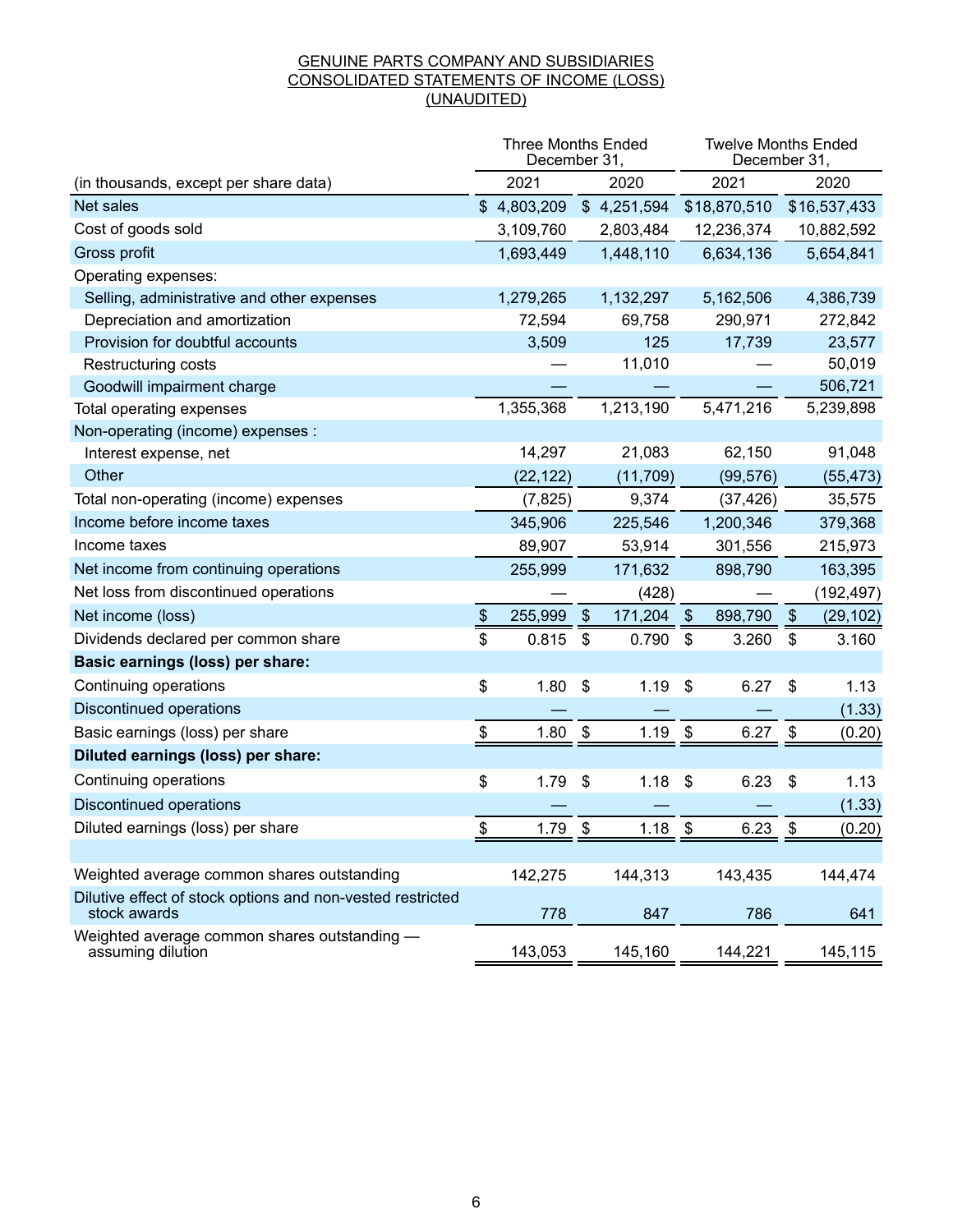#### GENUINE PARTS COMPANY AND SUBSIDIARIES **SEGMENT INFORMATION** (UNAUDITED)

|                                                       | Three Months Ended<br>December 31, |             |     |           |     |              | Twelve Months Ended<br>December 31, |              |  |  |
|-------------------------------------------------------|------------------------------------|-------------|-----|-----------|-----|--------------|-------------------------------------|--------------|--|--|
| (in thousands)                                        |                                    | 2021        |     | 2020      |     | 2021         |                                     | 2020         |  |  |
| Net sales:                                            |                                    |             |     |           |     |              |                                     |              |  |  |
| Automotive                                            |                                    | \$3,190,133 | \$. | 2,821,832 |     | \$12,544,131 |                                     | \$10,860,695 |  |  |
| Industrial                                            |                                    | 1,613,076   |     | 1,429,762 |     | 6,326,379    |                                     | 5,676,738    |  |  |
| Total net sales                                       |                                    | 4,803,209   | \$  | 4,251,594 |     | \$18,870,510 |                                     | \$16,537,433 |  |  |
| Segment profit:                                       |                                    |             |     |           |     |              |                                     |              |  |  |
| Automotive                                            | \$                                 | 265,841     | \$  | 240,135   | \$. | 1,073,427    | \$                                  | 867,743      |  |  |
| Industrial                                            |                                    | 153,773     |     | 133,373   |     | 595,232      |                                     | 481,854      |  |  |
| Total segment profit                                  |                                    | 419,614     |     | 373,508   |     | 1,668,659    |                                     | 1,349,597    |  |  |
| Interest expense, net                                 |                                    | (14, 297)   |     | (21,083)  |     | (62, 150)    |                                     | (91,048)     |  |  |
| Corporate expense                                     |                                    | (44, 813)   |     | (32, 701) |     | (174, 842)   |                                     | (149, 754)   |  |  |
| Intangible asset amortization                         |                                    | (25,034)    |     | (24, 743) |     | (103, 273)   |                                     | (94, 962)    |  |  |
| Other unallocated costs                               |                                    | 10,436      |     | (69, 435) |     | (128, 048)   |                                     | (634, 465)   |  |  |
| Income before income taxes from continuing operations | $\mathbf{S}$                       | 345,906     |     | 225,546   |     | 1,200,346    |                                     | 379,368      |  |  |

The following table presents a summary of the other unallocated costs:

|                                                | <b>Three Months Ended</b><br>December 31. |           |    | December 31,  | <b>Twelve Months Ended</b> |            |  |
|------------------------------------------------|-------------------------------------------|-----------|----|---------------|----------------------------|------------|--|
| (in thousands)                                 | 2021                                      | 2020      |    | 2021          |                            | 2020       |  |
| Other unallocated costs:                       |                                           |           |    |               |                            |            |  |
| Loss on software disposal                      | \$                                        |           | \$ | $(61,063)$ \$ |                            |            |  |
| Product liability damages award                |                                           |           |    | (77, 421)     |                            |            |  |
| Goodwill impairment charge                     |                                           |           |    |               |                            | (506, 721) |  |
| <b>Restructuring costs</b>                     |                                           | (11,010)  |    |               |                            | (50,019)   |  |
| Realized currency and other divestiture losses |                                           |           |    |               |                            | (11, 356)  |  |
| Gain on insurance proceeds related to SPR fire | 3,862                                     |           |    | 3,862         |                            | 13,448     |  |
| Gain on equity investments                     | 10,229                                    |           |    | 10,229        |                            |            |  |
| Inventory adjustment                           |                                           | (40,000)  |    |               |                            | (40,000)   |  |
| Transaction and other costs                    | (3,655)                                   | (18, 425) |    | (3,655)       |                            | (39, 817)  |  |
| Total other unallocated costs (1)              | 10,436                                    | (69, 435) |    | (128, 048)    |                            | (634, 465) |  |

(1) Refer to the reconciliation of GAAP net income from continuing operations to adjusted net income from continuing operations for explanation of adjustments.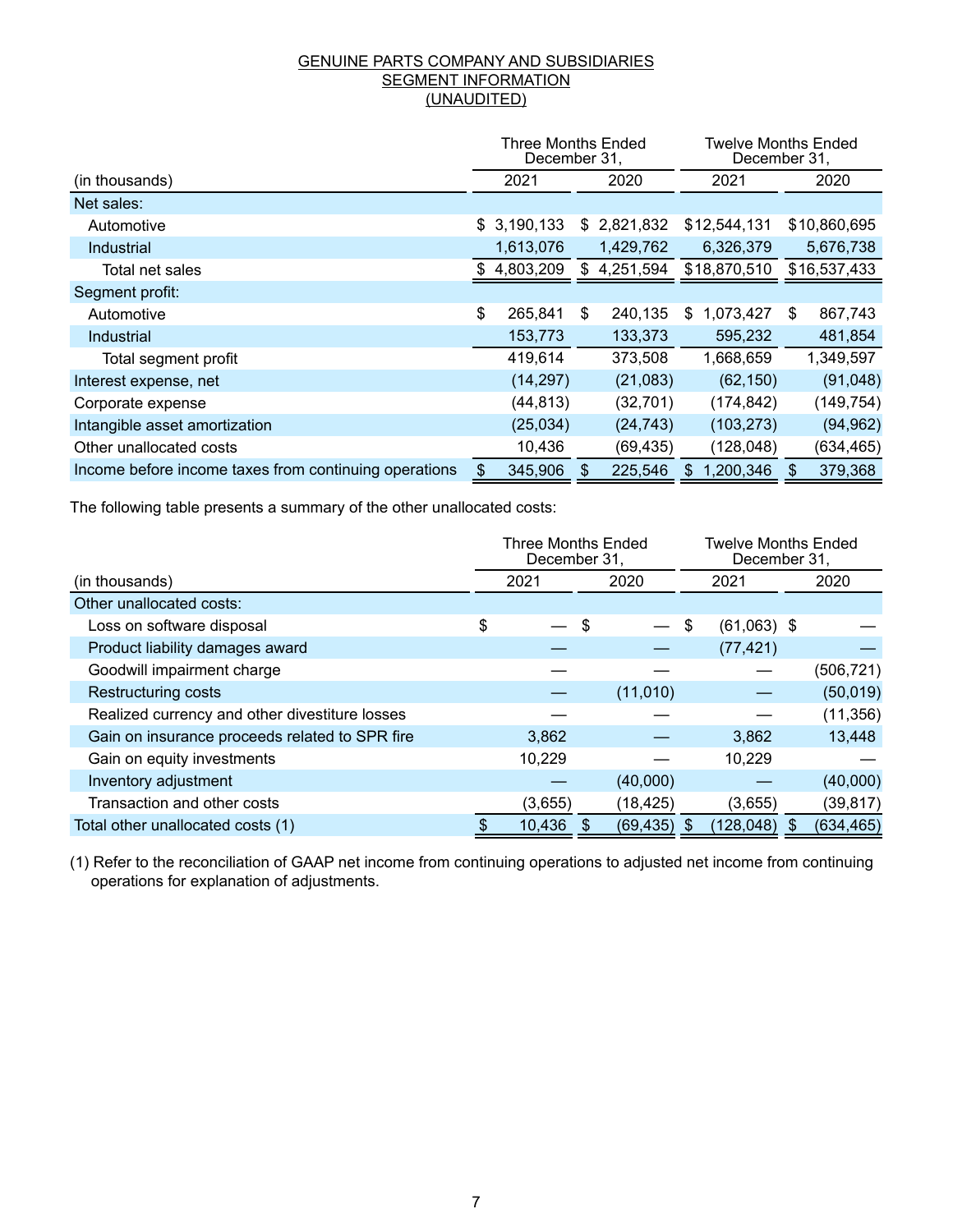#### GENUINE PARTS COMPANY AND SUBSIDIARIES CONSOLIDATED BALANCE SHEETS (UNAUDITED)

|                                                                                                                                                            | As of December 31,        |                                      |
|------------------------------------------------------------------------------------------------------------------------------------------------------------|---------------------------|--------------------------------------|
| (in thousands, except share and per share data)                                                                                                            | 2021                      | 2020                                 |
| <b>Assets</b>                                                                                                                                              |                           |                                      |
| Current assets:                                                                                                                                            |                           |                                      |
| Cash and cash equivalents                                                                                                                                  | \$<br>714,701             | $\boldsymbol{\mathsf{S}}$<br>990,166 |
| Trade accounts receivable, less allowance for doubtful accounts (2021 - \$44,425;<br>$2020 - $36,622$                                                      | 1,797,955                 | 1,556,966                            |
| Merchandise inventories, net                                                                                                                               | 3,889,919                 | 3,506,271                            |
| Prepaid expenses and other current assets                                                                                                                  | 1,353,847                 | 1,060,360                            |
| <b>Total current assets</b>                                                                                                                                | 7,756,422                 | 7,113,763                            |
| Goodwill                                                                                                                                                   | 1,915,307                 | 1,917,477                            |
| Other intangible assets, net                                                                                                                               | 1,406,401                 | 1,498,257                            |
| Deferred tax assets                                                                                                                                        | 829                       | 65,658                               |
| Property, plant and equipment, less accumulated depreciation (2021 - \$1,339,706;<br>$2020 - $1,398,095$                                                   | 1,234,399                 | 1,162,043                            |
| Operating lease assets                                                                                                                                     | 1,053,689                 | 1,038,877                            |
| Other assets                                                                                                                                               | 985,055                   | 644,140                              |
| <b>Total assets</b>                                                                                                                                        | \$14,352,102 \$13,440,215 |                                      |
|                                                                                                                                                            |                           |                                      |
| <b>Liabilities and equity</b>                                                                                                                              |                           |                                      |
| <b>Current liabilities:</b>                                                                                                                                |                           |                                      |
| Trade accounts payable                                                                                                                                     | \$4,804,939               | \$4,128,084                          |
| Current portion of debt                                                                                                                                    |                           | 160,531                              |
| Other current liabilities                                                                                                                                  | 1,660,768                 | 1,491,426                            |
| Dividends payable                                                                                                                                          | 115,876                   | 114,043                              |
| <b>Total current liabilities</b>                                                                                                                           | 6,581,583                 | 5,894,084                            |
| Long-term debt                                                                                                                                             | 2,409,363                 | 2,516,614                            |
| Operating lease liabilities                                                                                                                                | 789,175                   | 789,294                              |
| Pension and other post-retirement benefit liabilities                                                                                                      | 265,134                   | 265,687                              |
| Deferred tax liabilities                                                                                                                                   | 280,778                   | 212,910                              |
| Other long-term liabilities                                                                                                                                | 522,779                   | 543,623                              |
| Equity:                                                                                                                                                    |                           |                                      |
| Preferred stock, par value \$1 per share - authorized 10,000,000 shares; none issued                                                                       |                           |                                      |
| Common stock, par value \$1 per share - authorized 450,000,000 shares; issued and<br>outstanding - 2021 - 142,180,683 shares and 2020 - 144,354,335 shares | 142,181                   | 144,354                              |
| Additional paid-in capital                                                                                                                                 | 119,975                   | 117,165                              |
| Accumulated other comprehensive loss                                                                                                                       | (857, 739)                | (1,036,502)                          |
| Retained earnings                                                                                                                                          | 4,086,325                 | 3,979,779                            |
| Total parent equity                                                                                                                                        | 3,490,742                 | 3,204,796                            |
| Noncontrolling interests in subsidiaries                                                                                                                   | 12,548                    | 13,207                               |
| Total equity                                                                                                                                               | 3,503,290                 | 3,218,003                            |
| Total liabilities and equity                                                                                                                               | \$14,352,102              | \$13,440,215                         |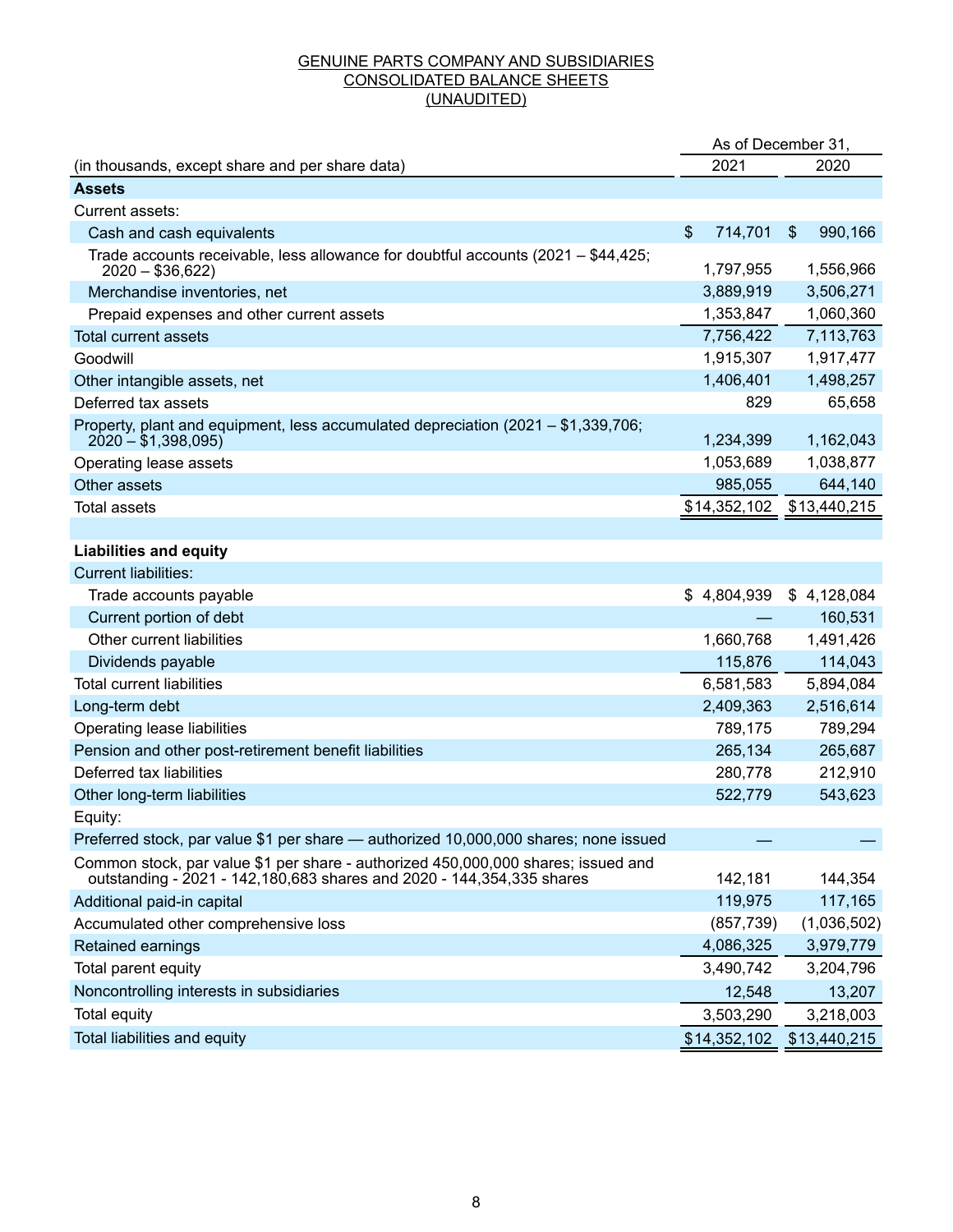## GENUINE PARTS COMPANY AND SUBSIDIARIES CONSOLIDATED STATEMENTS OF CASH FLOWS (UNAUDITED)

|                                                                                                                 | Year Ended December 31 |                                           |                        |  |  |
|-----------------------------------------------------------------------------------------------------------------|------------------------|-------------------------------------------|------------------------|--|--|
| (in thousands)                                                                                                  | 2021                   | 2019                                      |                        |  |  |
| <b>Operating activities:</b>                                                                                    |                        |                                           |                        |  |  |
| Net income (loss)                                                                                               | \$898,790              | \$                                        | $(29, 102)$ \$ 621,085 |  |  |
| Net loss from discontinued operations                                                                           |                        | (192, 497)                                | (25, 390)              |  |  |
| Net income from continuing operations                                                                           | 898,790                | 163,395                                   | 646,475                |  |  |
| Adjustments to reconcile net income from continuing operations to net cash<br>provided by operating activities: |                        |                                           |                        |  |  |
| Depreciation and amortization                                                                                   | 290,971                | 272,842                                   | 257,263                |  |  |
| Excess tax benefit from share-based compensation                                                                | (7,076)                | (677)                                     | (4,920)                |  |  |
| Deferred income taxes                                                                                           | 31,676                 | (27, 722)                                 | (55, 939)              |  |  |
| Share-based compensation                                                                                        | 25,597                 | 22,621                                    | 28,703                 |  |  |
| Loss on software disposal                                                                                       | 61,063                 |                                           |                        |  |  |
| Realized currency and other divestiture losses                                                                  |                        | 11,356                                    | 34,701                 |  |  |
| Gain on equity investments                                                                                      | (10, 229)              |                                           | (38, 663)              |  |  |
| Goodwill impairment charge                                                                                      |                        | 506,721                                   |                        |  |  |
| Other operating activities                                                                                      | (21, 183)              | 12,569                                    | (17, 589)              |  |  |
| Changes in operating assets and liabilities:                                                                    |                        |                                           |                        |  |  |
| Trade accounts receivable, net                                                                                  | (258, 994)             | 957,514                                   | (134, 163)             |  |  |
| Merchandise inventories, net                                                                                    | (329, 237)             | 58,462                                    | (54, 765)              |  |  |
| Trade accounts payable                                                                                          | 777,318                | 89,350                                    | 82,739                 |  |  |
| Other short-term assets and liabilities                                                                         | (148,089)              | (109, 812)                                | 11,740                 |  |  |
| Other long-term assets and liabilities                                                                          | (52, 322)              | 57,903                                    | 76,937                 |  |  |
| Net cash provided by operating activities from continuing operations                                            | 1,258,285              | 2,014,522                                 | 832,519                |  |  |
| <b>Investing activities:</b>                                                                                    |                        |                                           |                        |  |  |
| Purchases of property, plant and equipment                                                                      | (266, 136)             | (153, 502)                                | (277, 873)             |  |  |
| Proceeds from sale of property, plant and equipment                                                             | 26,549                 | 18,064                                    | 24,387                 |  |  |
| Proceeds from divestitures of businesses                                                                        | 17,738                 | 387,379                                   | 434,609                |  |  |
| Acquisitions of businesses and other investing activities                                                       | (284, 315)             | (69, 173)                                 | (724, 718)             |  |  |
| Net cash (used in) provided by investing activities from continuing operations                                  | (506, 164)             | 182,768                                   | (543, 595)             |  |  |
| <b>Financing activities:</b>                                                                                    |                        |                                           |                        |  |  |
| Proceeds from debt                                                                                              | 892,694                | 2,638,014                                 | 5,037,168              |  |  |
| Payments on debt                                                                                                |                        | $(1,053,423)$ $(3,533,017)$ $(4,897,769)$ |                        |  |  |
| Share-based awards exercised                                                                                    | (22, 346)              | (4, 120)                                  | (11, 413)              |  |  |
| Dividends paid                                                                                                  | (465, 649)             | (453, 277)                                | (438, 890)             |  |  |
| Purchase of stock                                                                                               | (333,599)              | (96, 215)                                 | (74, 187)              |  |  |
| Other financing activities                                                                                      | (7,209)                | (65, 150)                                 | (871)                  |  |  |
| Net cash used in financing activities from continuing operations                                                | (989, 532)             | (1,513,765)                               | (385, 962)             |  |  |
| <b>Cash flows from discontinued operations:</b>                                                                 |                        |                                           |                        |  |  |
| Net cash flows provided by operating activities from discontinued operations                                    |                        | 5,039                                     | 59,491                 |  |  |
| Net cash used in investing activities from discontinued operations                                              |                        | (11, 131)                                 | (19,611)               |  |  |
| Net cash provided by financing activities from discontinued operations                                          |                        |                                           |                        |  |  |
| Net cash (used in) provided by discontinued operations                                                          |                        | (6,092)                                   | 39,880                 |  |  |
| Effect of exchange rate changes on cash and cash equivalents                                                    | (38,054)               | 35,741                                    | 603                    |  |  |
| Net (decrease) increase in cash and cash equivalents                                                            | (275, 465)             | 713,174                                   | (56, 555)              |  |  |
| Cash and cash equivalents at beginning of year                                                                  | 990,166                | 276,992                                   | 333,547                |  |  |
| Cash and cash equivalents at end of year                                                                        | \$714,701              | \$<br>990,166                             | \$<br>276,992          |  |  |
|                                                                                                                 |                        |                                           |                        |  |  |
| Supplemental disclosures of cash flow information<br>Cash paid during the year for:                             |                        |                                           |                        |  |  |
| Income taxes                                                                                                    | \$305,326              | \$223,019                                 | 303,736<br>\$          |  |  |
| Interest                                                                                                        | 65,732<br>\$           | $\sqrt[6]{3}$<br>91,344                   | $\$\$<br>95,281        |  |  |
|                                                                                                                 |                        |                                           |                        |  |  |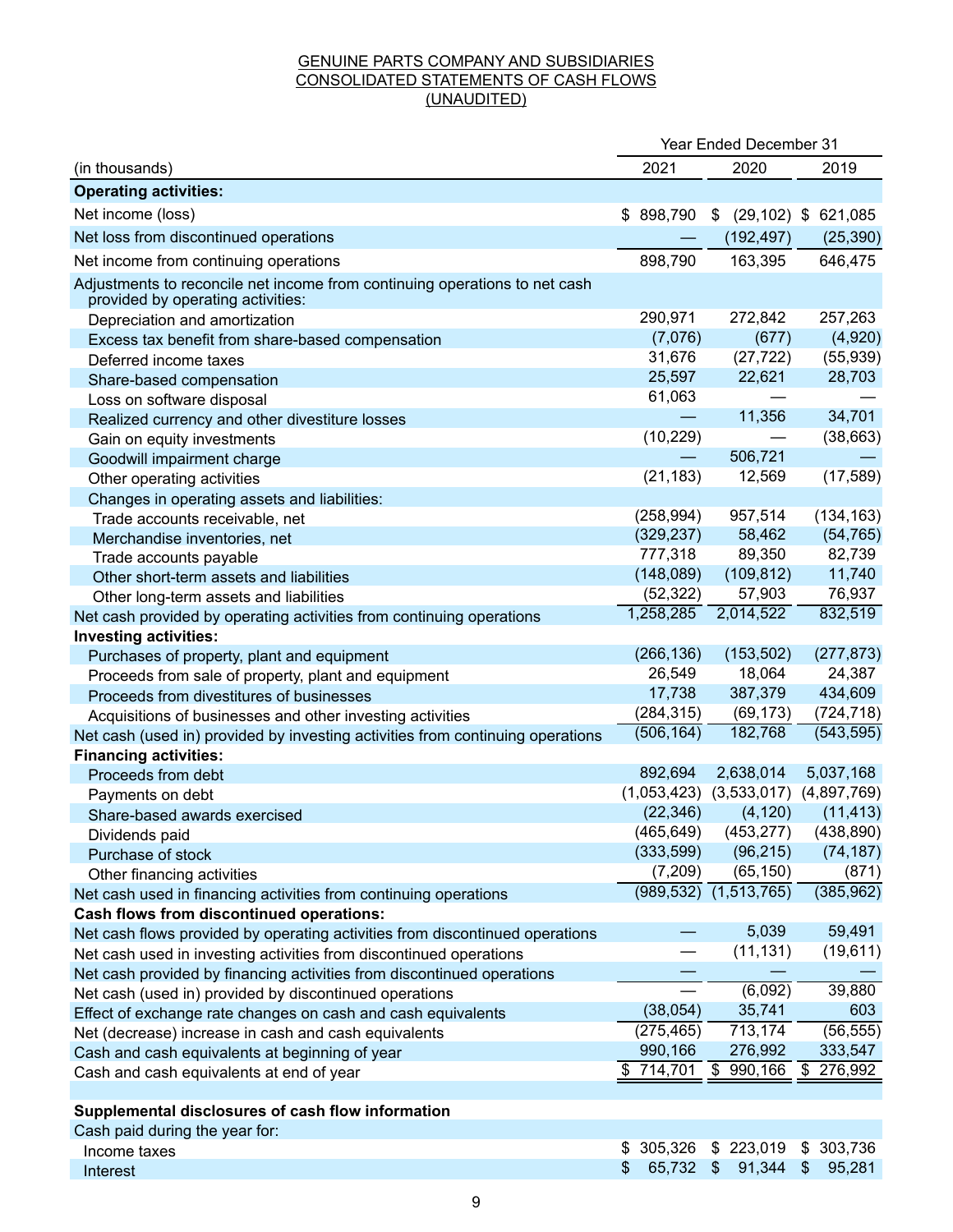#### GENUINE PARTS COMPANY AND SUBSIDIARIES

#### RECONCILIATION OF GAAP NET INCOME FROM CONTINUING OPERATIONS TO ADJUSTED NET INCOME FROM CONTINUING OPERATIONS AND GAAP DILUTED NET INCOME FROM CONTINUING OPERATIONS PER COMMON SHARE TO ADJUSTED DILUTED NET INCOME FROM CONTINUING OPERATIONS PER COMMON SHARE (UNAUDITED)

|                                                    | <b>Three Months Ended</b><br>December 31, |           |    | <b>Twelve Months Ended</b><br>December 31, |              |           |     |           |
|----------------------------------------------------|-------------------------------------------|-----------|----|--------------------------------------------|--------------|-----------|-----|-----------|
| (in thousands)                                     |                                           | 2021      |    | 2020                                       | 2021         |           |     | 2020      |
| GAAP net income from continuing operations         |                                           | 255,999   | \$ | 171,632                                    | $\mathbb{S}$ | 898,790   | \$. | 163,395   |
|                                                    |                                           |           |    |                                            |              |           |     |           |
| Adjustments:                                       |                                           |           |    |                                            |              |           |     |           |
| Loss on software disposal (1)                      |                                           |           |    |                                            |              | 61,063    |     |           |
| Product liability damages award (2)                |                                           |           |    |                                            |              | 77,421    |     |           |
| Goodwill impairment charge (3)                     |                                           |           |    |                                            |              |           |     | 506,721   |
| Restructuring costs (4)                            |                                           |           |    | 11,010                                     |              |           |     | 50,019    |
| Realized currency and other divestiture losses (5) |                                           |           |    |                                            |              |           |     | 11,356    |
| Gain on insurance proceeds related to SPR fire (6) |                                           | (3,862)   |    |                                            |              | (3,862)   |     | (13, 448) |
| Gain on equity investments (7)                     |                                           | (10, 229) |    |                                            |              | (10, 229) |     |           |
| Inventory adjustment (8)                           |                                           |           |    | 40,000                                     |              |           |     | 40,000    |
| Transaction and other costs (9)                    |                                           | 3,655     |    | 18,425                                     |              | 3,655     |     | 39,817    |
| Total adjustments                                  |                                           | (10, 436) |    | 69,435                                     |              | 128,048   |     | 634,465   |
| Tax impact of adjustments                          |                                           | 10,661    |    | (20, 089)                                  |              | (29, 828) |     | (32, 822) |
| Adjusted net income from continuing operations     |                                           | 256,224   |    | 220,978                                    | \$.          | 997,010   |     | 765,038   |

The table below represent amounts per common share assuming dilution:

|                                                                            | <b>Three Months Ended</b><br>December 31, |         |      |           |  |           | <b>Twelve Months Ended</b><br>December 31, |         |  |
|----------------------------------------------------------------------------|-------------------------------------------|---------|------|-----------|--|-----------|--------------------------------------------|---------|--|
| (in thousands, except per share data)                                      |                                           | 2021    | 2020 |           |  | 2021      |                                            | 2020    |  |
| GAAP net income from continuing operations per common<br>share             | $\mathfrak{S}$                            | 1.79    | - \$ | $1.18$ \$ |  | $6.23$ \$ |                                            | 1.13    |  |
|                                                                            |                                           |         |      |           |  |           |                                            |         |  |
| Adjustments:                                                               |                                           |         |      |           |  |           |                                            |         |  |
| Loss on software disposal (1)                                              |                                           |         |      |           |  | 0.42      |                                            |         |  |
| Product liability damages award (2)                                        |                                           |         |      |           |  | 0.54      |                                            |         |  |
| Goodwill impairment charge (3)                                             |                                           |         |      |           |  |           |                                            | 3.49    |  |
| Restructuring costs (4)                                                    |                                           |         |      | 0.08      |  |           |                                            | 0.34    |  |
| Realized currency and other divestiture losses (5)                         |                                           |         |      |           |  |           |                                            | 0.08    |  |
| Gain on insurance proceeds related to SPR fire (6)                         |                                           | (0.03)  |      |           |  | (0.03)    |                                            | (0.09)  |  |
| Gain on equity investments (7)                                             |                                           | (0.07)  |      |           |  | (0.07)    |                                            |         |  |
| Inventory adjustment (8)                                                   |                                           |         |      | 0.28      |  |           |                                            | 0.28    |  |
| Transaction and other costs (9)                                            |                                           | 0.03    |      | 0.12      |  | 0.03      |                                            | 0.27    |  |
| Total adjustments                                                          |                                           | (0.07)  |      | 0.48      |  | 0.89      |                                            | 4.37    |  |
| Tax impact of adjustments                                                  |                                           | 0.07    |      | (0.14)    |  | (0.21)    |                                            | (0.23)  |  |
| Adjusted diluted net income from continuing operations per<br>common share |                                           | 1.79    | - \$ | $1.52$ \$ |  | 6.91      | $\sqrt{2}$                                 | 5.27    |  |
| Weighted average common shares outstanding - assuming<br>dilution          |                                           | 143,053 |      | 145,160   |  | 144,221   |                                            | 145,115 |  |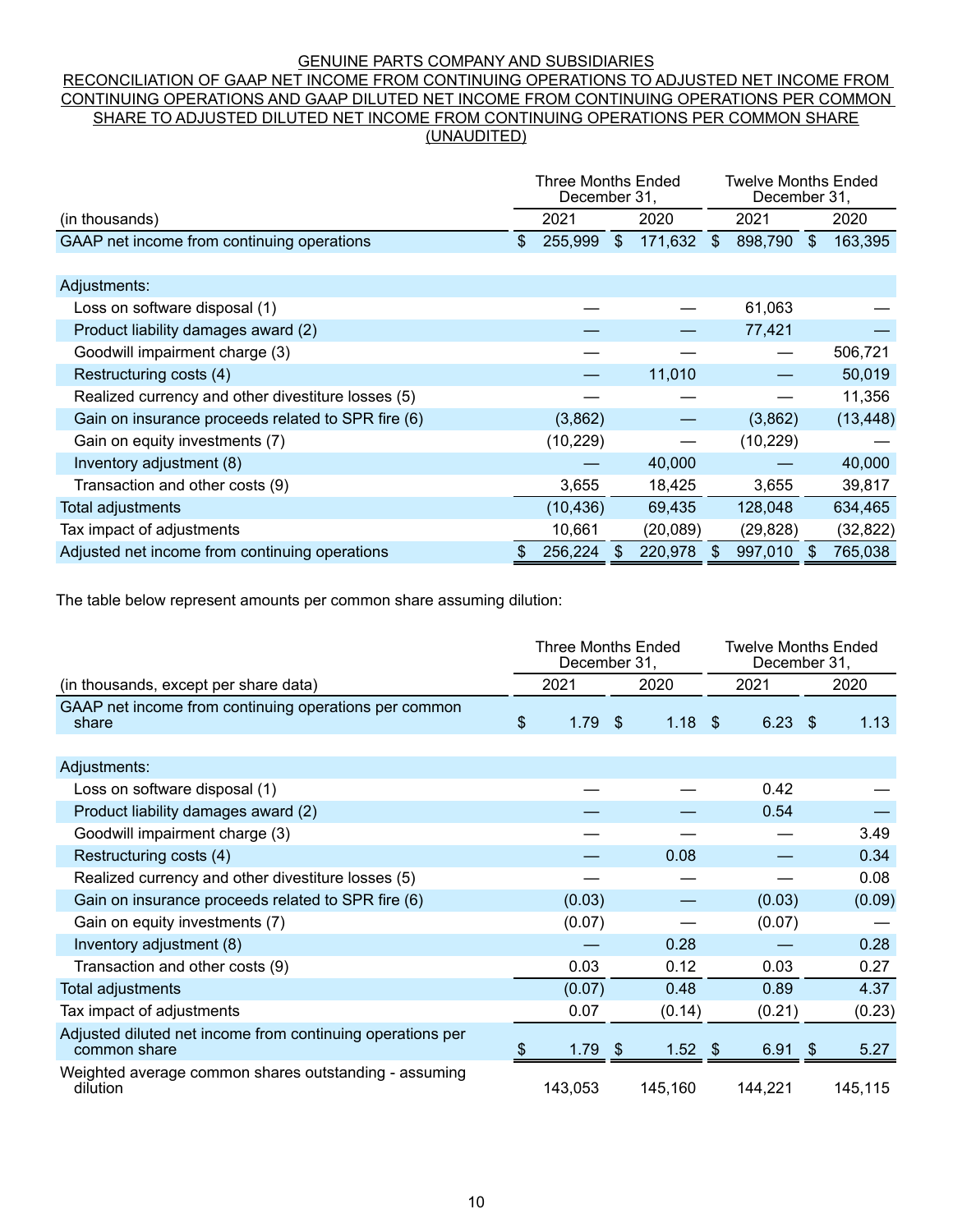The table below clarifies where the items that have been adjusted above to improve comparability of the financial information from period to period are presented in the consolidated statements of income (loss).

|                                            | Three Months Ended<br>December 31, |                          |      |        |      |                               | Twelve Months Ended<br>December 31, |         |      |  |
|--------------------------------------------|------------------------------------|--------------------------|------|--------|------|-------------------------------|-------------------------------------|---------|------|--|
| (in thousands)                             |                                    | 2021                     | 2020 |        |      |                               | 2021                                |         | 2020 |  |
| Cost of goods sold                         | S                                  | $\overline{\phantom{a}}$ | \$.  | 40,000 | - \$ | $\overbrace{\phantom{aaaaa}}$ | <sup>\$</sup>                       | 53,495  |      |  |
| Selling, administrative and other expenses |                                    | 3.655                    |      | 1,881  |      | 142,139                       |                                     | 10,094  |      |  |
| <b>Restructuring costs</b>                 |                                    |                          |      | 11.010 |      |                               |                                     | 50,019  |      |  |
| Goodwill impairment charge                 |                                    |                          |      |        |      |                               |                                     | 506,721 |      |  |
| Non-operating (income): Other              |                                    | (14,091)                 |      | 16.544 |      | (14,091)                      |                                     | 14,136  |      |  |
| Total adjustments                          |                                    | (10,436)                 |      | 69,435 |      | 128,048                       | S.                                  | 634,465 |      |  |

(1) Adjustment reflects a loss on an internally developed software project that was disposed of due to a change in management strategy related to advances in alternative technologies.

- (2) Adjustment reflects damages reinstated by the Washington Supreme Court order on July 8, 2021 in connection with a 2017 automotive product liability claim.
- (3) Adjustment reflects a goodwill impairment charge related to the Company's European reporting unit.
- (4) Adjustment reflects restructuring costs related to the execution of the 2019 Cost Savings Plan. The costs are primarily associated with severance and other employee costs, including a voluntary retirement program, and facility and closure costs related to the consolidation of operations.
- (5) Adjustment reflects realized currency losses related to divestitures.
- (6) Adjustment reflects insurance recoveries in excess of losses incurred on inventory, property, plant and equipment and other fire-related costs related to the S.P. Richards Headquarters and Distribution Center.
- (7) Adjustment relates to gains recognized upon remeasurement of certain equity investments to fair value upon acquiring the remaining equity of those entities.
- (8) Adjustment reflects an increase to cost of goods sold due to the correction of an immaterial error related to the accounting in prior years for consideration received from vendors.
- (9) Adjustment for the twelve months ended December 31, 2021 include transaction and other costs related to acquisitions. For the twelve months ended December 31, 2020, adjustment includes a \$17 million loss on investment, \$10 million of incremental costs associated with COVID-19 and costs associated with certain divestitures. COVID-19 related costs include incremental costs incurred relating to fees to cancel marketing events and increased cleaning and sanitization materials, among other things.